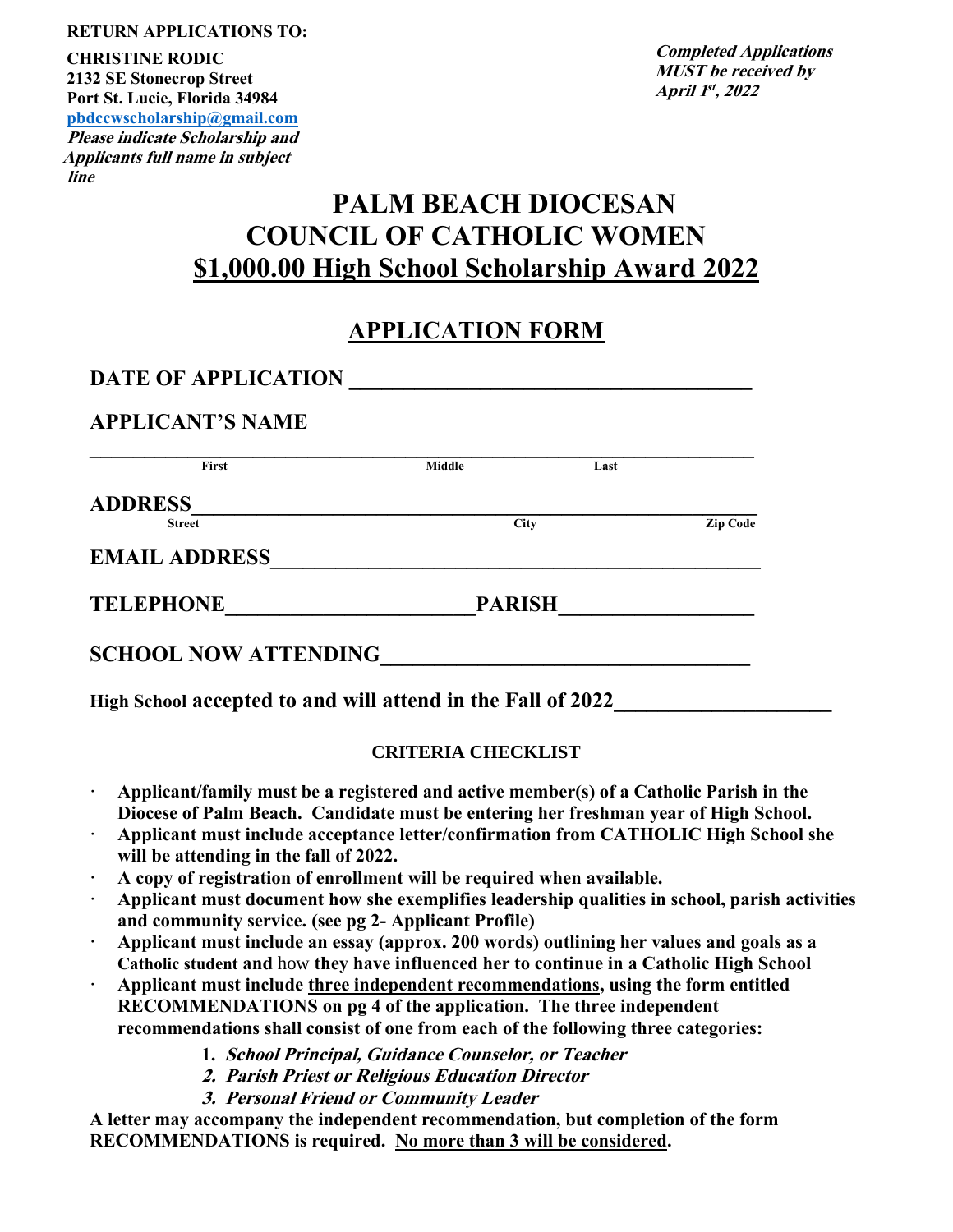## Palm Beach Diocesan Council of Catholic Women \$1,000.00 High School Scholarship Award

2022

**APPLICANT PROFILE (Please Print.)** 

|                                                                                                                                                                                                                                                |        | <b>Date of Birth</b>                                                   |                 |  |
|------------------------------------------------------------------------------------------------------------------------------------------------------------------------------------------------------------------------------------------------|--------|------------------------------------------------------------------------|-----------------|--|
| <b>First</b>                                                                                                                                                                                                                                   | Middle | Last                                                                   |                 |  |
|                                                                                                                                                                                                                                                |        |                                                                        |                 |  |
| Address <b>Executive Contract of the Contract of the Contract of the Contract of the Contract of the Contract of the Contract of the Contract of the Contract of the Contract of the Contract of the Contract of the Contract of</b>           |        |                                                                        |                 |  |
|                                                                                                                                                                                                                                                |        | <b>City</b>                                                            | <b>Zip Code</b> |  |
|                                                                                                                                                                                                                                                |        |                                                                        |                 |  |
|                                                                                                                                                                                                                                                |        |                                                                        |                 |  |
| List complete details of following information, e.g.; amount of time spent description of involvement,<br>responsibilities.<br>If you require additional space, please use reverse side of this paper.<br>Hobbies: (Sports, Music, Art, Drama) |        | <u> 1980 - Jan Samuel Barbara, margaret eta biztanleria (h. 1980).</u> |                 |  |
|                                                                                                                                                                                                                                                |        |                                                                        |                 |  |
| <b>Community Service: (Hospital Volunteer, Red Cross, Soup Kitchen)</b>                                                                                                                                                                        |        |                                                                        |                 |  |
| Parish Involvement (youth groups, ministries, volunteer)                                                                                                                                                                                       |        |                                                                        |                 |  |
| School Activities and Awards (student government, clubs, and class officer).                                                                                                                                                                   |        |                                                                        |                 |  |
| Is there a course of study in which you are interested?                                                                                                                                                                                        |        |                                                                        |                 |  |
|                                                                                                                                                                                                                                                |        |                                                                        |                 |  |
|                                                                                                                                                                                                                                                |        |                                                                        |                 |  |
| How did you find out about this scholarship? - Through your Parish, School Guidance Office, or a member of the<br><b>Council of Catholic Women.</b>                                                                                            |        |                                                                        |                 |  |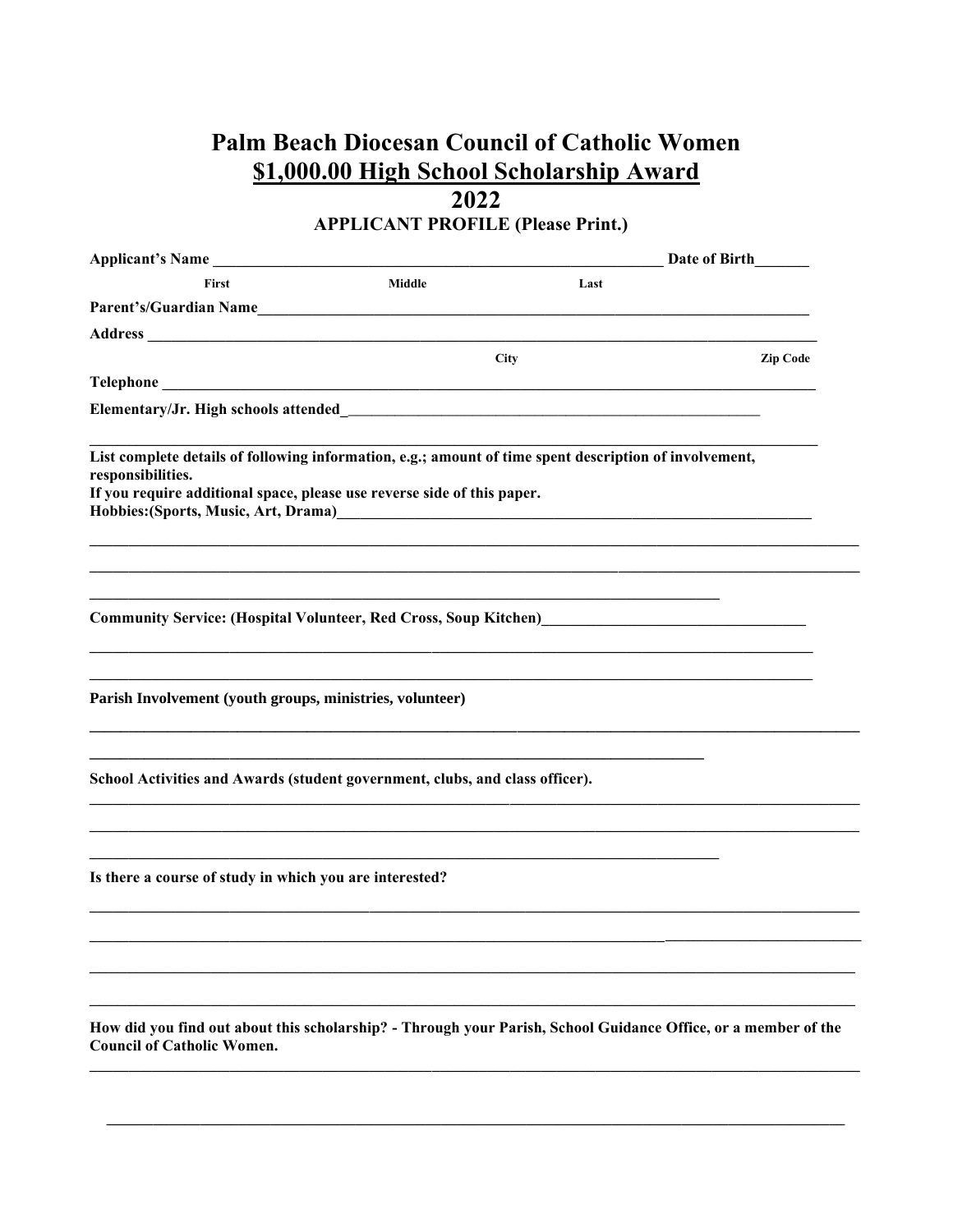## **Palm Beach Diocesan Council of Catholic Women** \$1,000.00 High School Scholarship Award 2022

**ESSAY FORM (Please print legibly)** 

**APPLICANT'S NAME** 

PLEASE PRINT IN 200 WORDS OR LESS YOUR VALUES AND GOALS AS A CATHOLIC STUDENT AND HOW THEY HAVE INFLUENCED YOUR CHOICE OF SCHOOL. (You may attach a typed copy.)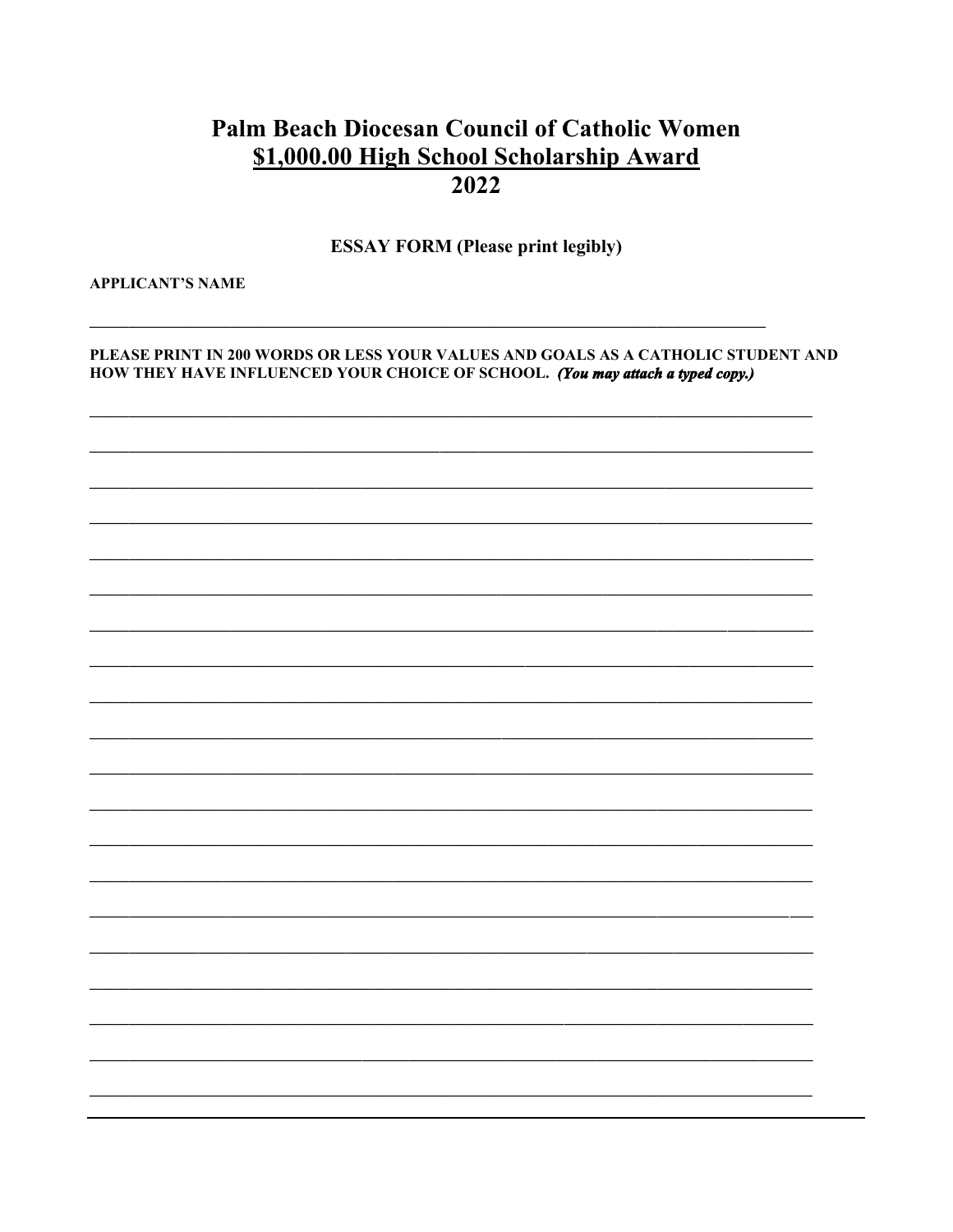#### **Palm Beach Diocesan Council of Catholic Women \$1,000.00 High School Scholarship Award 2022 RECOMMENDATIONS**

| <b>Recommendation for:</b> |  |
|----------------------------|--|
| <b>Applicant's Name</b>    |  |
| <b>Parish/School</b>       |  |

**This Applicant has applied for the Palm Beach Diocesan Council of Catholic Women Scholarship Award. Your evaluation and comments will help facilitate the selection process.**

**MATURITY \_\_\_\_\_\_\_\_\_\_\_\_\_\_\_ INTEGRITY \_\_\_\_\_\_\_\_\_\_\_\_\_**

**\_\_\_\_\_\_\_\_\_\_\_\_\_\_\_\_\_\_\_\_\_\_\_\_\_\_\_\_\_\_\_\_\_\_\_\_\_\_\_\_\_\_\_\_\_\_\_\_\_\_\_\_\_\_\_\_\_\_\_\_\_\_\_\_\_\_\_\_\_\_\_\_\_\_\_\_\_\_\_\_\_\_\_\_\_\_\_\_\_\_\_\_\_\_\_\_\_\_\_**  $\mathcal{L} = \{ \mathcal{L} = \{ \mathcal{L} = \{ \mathcal{L} = \{ \mathcal{L} = \{ \mathcal{L} = \{ \mathcal{L} = \{ \mathcal{L} = \{ \mathcal{L} = \{ \mathcal{L} = \{ \mathcal{L} = \{ \mathcal{L} = \{ \mathcal{L} = \{ \mathcal{L} = \{ \mathcal{L} = \{ \mathcal{L} = \{ \mathcal{L} = \{ \mathcal{L} = \{ \mathcal{L} = \{ \mathcal{L} = \{ \mathcal{L} = \{ \mathcal{L} = \{ \mathcal{L} = \{ \mathcal{L} = \{ \mathcal{$  $\mathcal{L} = \{ \mathcal{L} = \{ \mathcal{L} = \{ \mathcal{L} = \{ \mathcal{L} = \{ \mathcal{L} = \{ \mathcal{L} = \{ \mathcal{L} = \{ \mathcal{L} = \{ \mathcal{L} = \{ \mathcal{L} = \{ \mathcal{L} = \{ \mathcal{L} = \{ \mathcal{L} = \{ \mathcal{L} = \{ \mathcal{L} = \{ \mathcal{L} = \{ \mathcal{L} = \{ \mathcal{L} = \{ \mathcal{L} = \{ \mathcal{L} = \{ \mathcal{L} = \{ \mathcal{L} = \{ \mathcal{L} = \{ \mathcal{$  $\mathcal{L} = \{ \mathcal{L} = \{ \mathcal{L} = \{ \mathcal{L} = \{ \mathcal{L} = \{ \mathcal{L} = \{ \mathcal{L} = \{ \mathcal{L} = \{ \mathcal{L} = \{ \mathcal{L} = \{ \mathcal{L} = \{ \mathcal{L} = \{ \mathcal{L} = \{ \mathcal{L} = \{ \mathcal{L} = \{ \mathcal{L} = \{ \mathcal{L} = \{ \mathcal{L} = \{ \mathcal{L} = \{ \mathcal{L} = \{ \mathcal{L} = \{ \mathcal{L} = \{ \mathcal{L} = \{ \mathcal{L} = \{ \mathcal{$ **\_\_\_\_\_\_\_\_\_\_\_\_\_\_\_\_\_\_\_\_\_\_\_\_\_\_\_\_\_\_\_\_\_\_\_\_\_\_\_\_\_\_\_\_\_\_\_\_\_\_\_\_\_\_\_\_\_\_\_\_\_\_\_\_\_\_\_\_\_\_\_\_\_\_\_\_\_\_\_\_\_\_\_\_\_\_\_\_\_\_\_\_\_\_\_\_\_\_\_**  $\mathcal{L} = \{ \mathcal{L} = \{ \mathcal{L} = \{ \mathcal{L} = \{ \mathcal{L} = \{ \mathcal{L} = \{ \mathcal{L} = \{ \mathcal{L} = \{ \mathcal{L} = \{ \mathcal{L} = \{ \mathcal{L} = \{ \mathcal{L} = \{ \mathcal{L} = \{ \mathcal{L} = \{ \mathcal{L} = \{ \mathcal{L} = \{ \mathcal{L} = \{ \mathcal{L} = \{ \mathcal{L} = \{ \mathcal{L} = \{ \mathcal{L} = \{ \mathcal{L} = \{ \mathcal{L} = \{ \mathcal{L} = \{ \mathcal{$  $\mathcal{L} = \{ \mathcal{L} = \{ \mathcal{L} = \{ \mathcal{L} = \{ \mathcal{L} = \{ \mathcal{L} = \{ \mathcal{L} = \{ \mathcal{L} = \{ \mathcal{L} = \{ \mathcal{L} = \{ \mathcal{L} = \{ \mathcal{L} = \{ \mathcal{L} = \{ \mathcal{L} = \{ \mathcal{L} = \{ \mathcal{L} = \{ \mathcal{L} = \{ \mathcal{L} = \{ \mathcal{L} = \{ \mathcal{L} = \{ \mathcal{L} = \{ \mathcal{L} = \{ \mathcal{L} = \{ \mathcal{L} = \{ \mathcal{$ 

**Please evaluate the applicant as follows, using a point scale of 1-10, with 10 being the highest score.** 

**ACADEMIC OVERALL**

**\_\_\_\_\_\_\_\_\_\_\_\_\_\_\_\_\_\_\_\_\_\_\_\_\_\_\_\_\_\_\_\_\_\_\_\_\_\_\_\_\_\_\_\_\_\_\_\_\_\_**

**ATTITUDE \_\_\_\_\_\_\_\_\_\_\_\_\_\_\_\_ LEADERSHIP \_\_\_\_\_\_\_\_\_\_\_**

 **MOTIVATION \_\_\_\_\_\_\_\_\_\_\_\_\_ ASSESSMENT \_\_\_\_\_\_\_\_\_\_\_**

**Summary comments describing this applicant.** 

**Please state how long you have known this applicant and why she is worthy of this scholarship.**

**Please print your name \_\_\_\_\_\_\_\_\_\_\_\_\_\_\_\_\_\_\_\_\_\_\_\_\_\_\_\_\_\_\_\_\_\_\_\_\_Relationship to applicant \_\_\_\_\_\_\_\_\_\_\_\_\_\_\_\_\_\_\_\_ Signature \_\_\_\_\_\_\_\_\_\_\_\_\_\_\_\_\_\_\_\_\_\_\_\_\_\_\_\_\_\_\_\_\_\_\_\_\_\_\_\_\_\_\_\_\_\_\_\_\_\_ Telephone number \_\_\_\_\_\_\_\_\_\_\_\_\_\_\_\_\_\_\_\_\_\_\_ RETURN RECOMMENDATIONS BY APRIL 1, 2022, TO: Christine Rodic 2132 SE Stonecrop Street Port St. Lucie, Florida 34984 [pbdccwscholarship@gmail.com](mailto:pbdccwscholarship@gmail.com)**

**Please include Scholarship and Applicant's Full Name in the Subject Line when emailing.**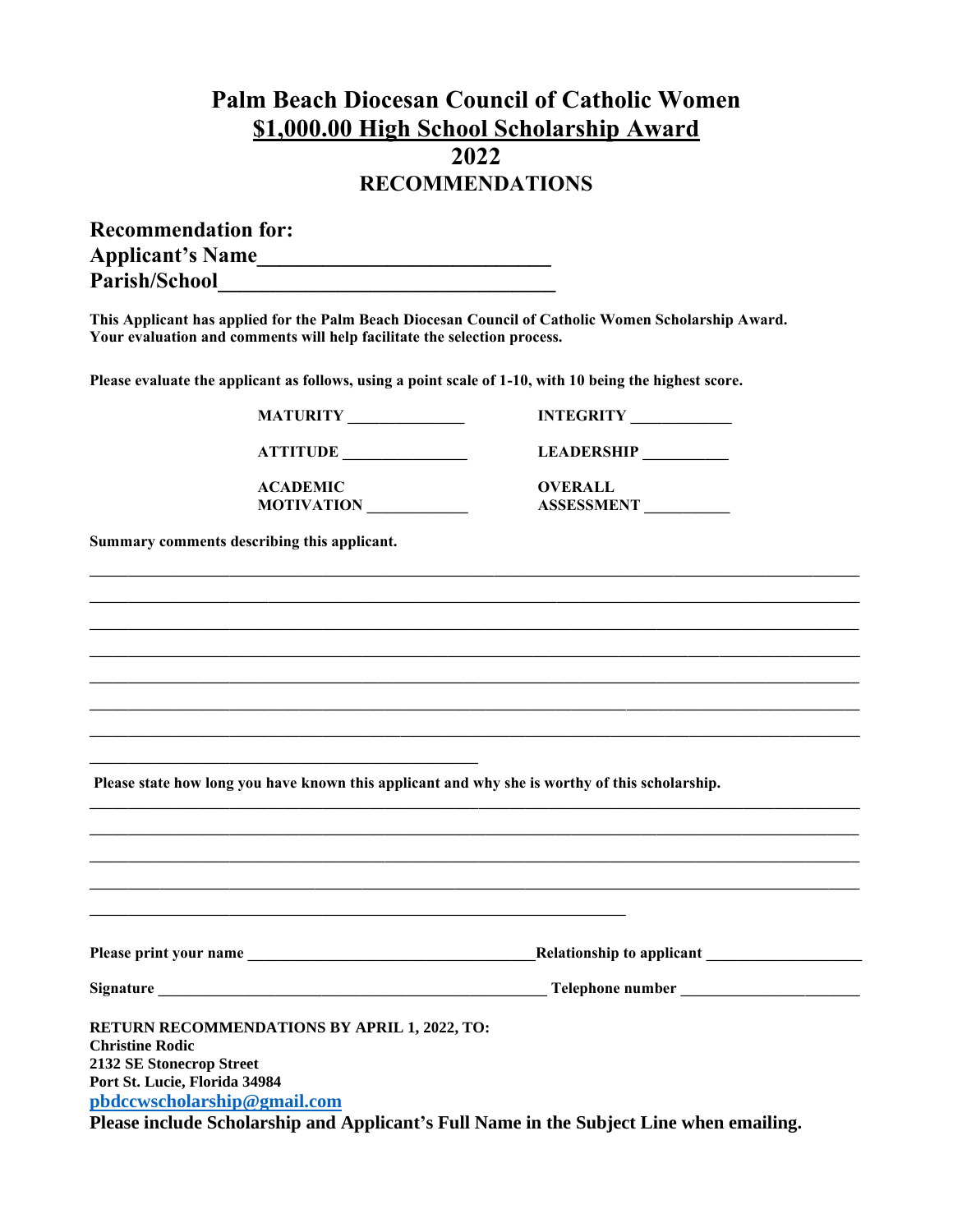### **Palm Beach Diocesan Council of Catholic Women** \$1,000.00 High School Scholarship Award 2022

#### **CERTIFICATION AND SIGNATURE**

All the information on this application is true and complete to the best of my knowledge. If asked by an authorized official, I agree to give proof of the information that I have given on this application. Falsification of information may result in termination of any scholarship granted. Applicant agrees to an interview by the Scholarship committee if necessary.

| ALLERNI S SKRATUNE       | DATE |  |
|--------------------------|------|--|
| <b>PARENT'S/GUARDIAN</b> |      |  |
| <b>SIGNATURE</b>         | DATE |  |

Relate any additional information or special circumstances you feel the Selection Committee should consider in the selection process. PLEASE PRINT

**Signature** Signature and Signature and Signature and Signature and Signature and Signature and Signature and Signature and Signature and Signature and Signature and Signature and Signature and Signature and Signature and

A DDI LCA MTIC CLCNA THDE